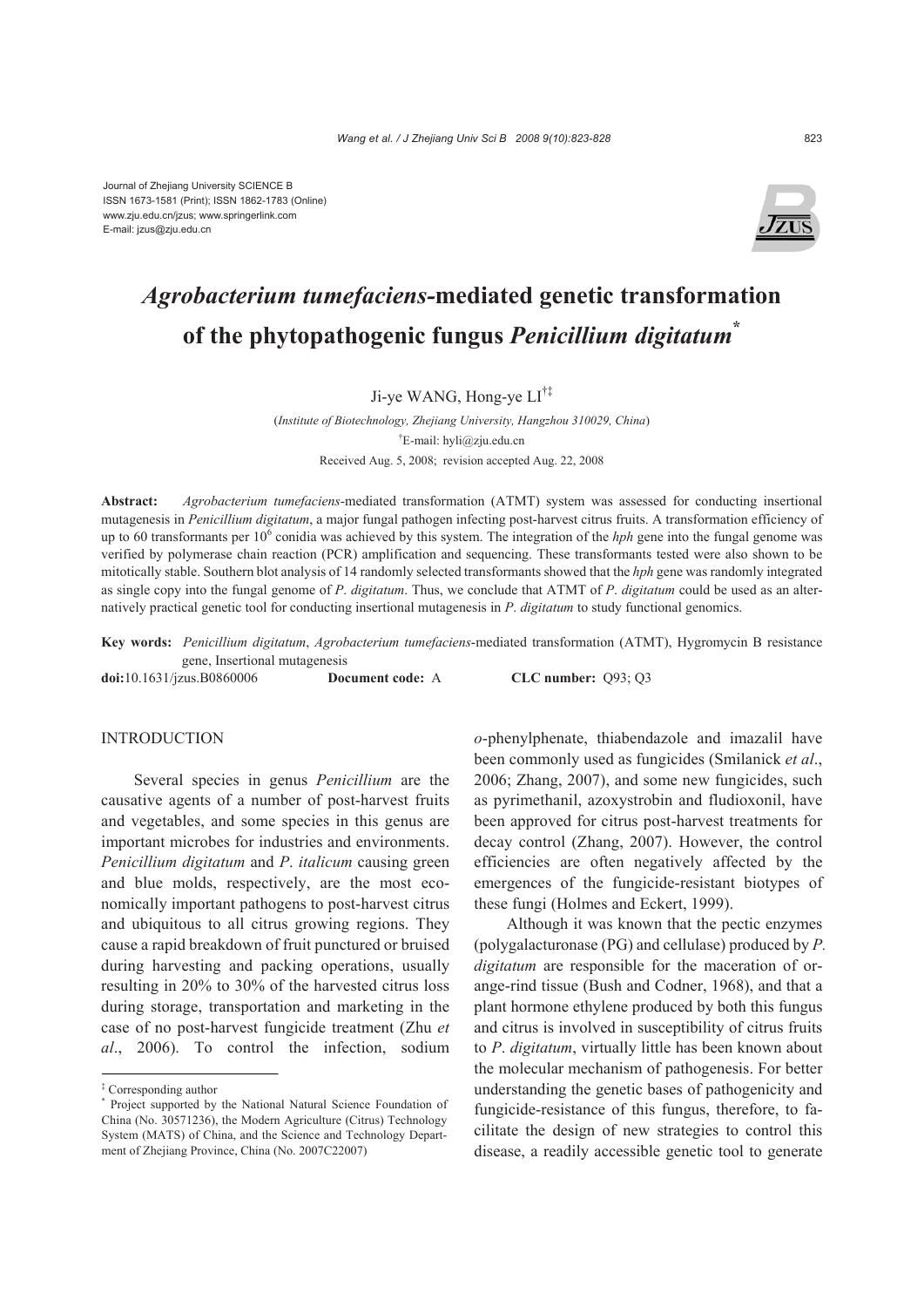and tag mutants and recover the corresponding mutant genes is essentially prerequisite.

Here, we describe the procedure for the genetic transformation of conidia of *P*. *digitatum* by applying *Agrobacterium tumefaciens-*mediated transformation (ATMT) system using the hygromycin B resistant (*hph*) gene as a selected marker. To our best knowledge, this is the first report of the genetic transformation of *P*. *digitatum* by ATMT. The described protocol will be not only useful for identification and analysis of fungal genes required for pathogenicity and fungicide-resistance in *P*. *digitatum*, but also a reference for other species in *Penicillium* genus.

## MATERIALS AND METHODS

## **Strains, plasmids, chemicals and culture conditions**

*Penicillium digitatum* strain Pd01, a single spore strain from an infected citrus fruit in a local storage house (Zhu *et al*., 2006), was used throughout this work. Fungal strains used for transformation and genomic DNA isolation were grown in a potato dextrose agar (PDA) at 25 °C in dark. *Agrobacterium tumefaciens* AGL-1 strain was kindly provided by Dr. Zhonghua Ma (Zhejiang University, China) and was cultured in yeast extract peptone (YEP) (An *et al*., 1988), minimal medium (MM) (Hooykaas *et al*., 1979), and induction medium (IM) (Bundock *et al*., 1995), respectively, at 28 °C. *Escherichia coli* strain DH5α was cultured in Luria Bertani (LB) (Sambrock *et al*., 1989) at 37 °C. Plasmid pTFCM containing the T-DNA border repeat sequence and the *hph* driven by the *Aspergillus nidulans trpC* promoter and terminated by *trpC* terminator was generously given by Dr. Daohong Jiang (Huazhong Agricultural University, China) and maintained in *E. coli* (Fig.1).

#### **Sensitivity of** *P***.** *digitatum* **to hygromycin B**

Six wild strains of *P*. *digitatum* isolated from local infected citrus were randomly selected for the evaluation of their sensitivities to hygromycin B. The canidial suspensions were prepared from the cultures grown in PDA for 7 d and diluted to  $10^6$  per ml. Two microliters of those suspensions were added to PDA medium with hygromycin B at various concentrations, which were allocated in a 24-well cell growth plate

(Fig.2), and incubated at 25 °C. The growth was determined by scoring the formation of colony after 5~6 d. Culture with each hygromycin B concentration was replicated thrice and the experiment was repeated twice.



**Fig.1 Physical map of the transformation plasmid pTFCM** 

HYG: the hygromycin B resistant gene; *PtrpC and TtrpC*: promoter and terminator of *Aspergillus nidulans*, respectively



**Fig.2 Assessment of sensitivity of** *Penicillium digitatum* **to hygromycin B**

Lanes 1~6: 6 randomly selected *P*. *digitatum* wild strains. The concentrations of hygromycin B are given on the left

#### *A***.** *tumefaciens***-mediated transformation**

Initially, plasmid pTFCM was transformed into *A*. *tumefaciens* AGL-1 strain by a heat-shock method (Bowyer, 2001). Cells of *A*. *tumefaciens* AGL-1 strain carrying plasmid pTFCM were grown in MM sup-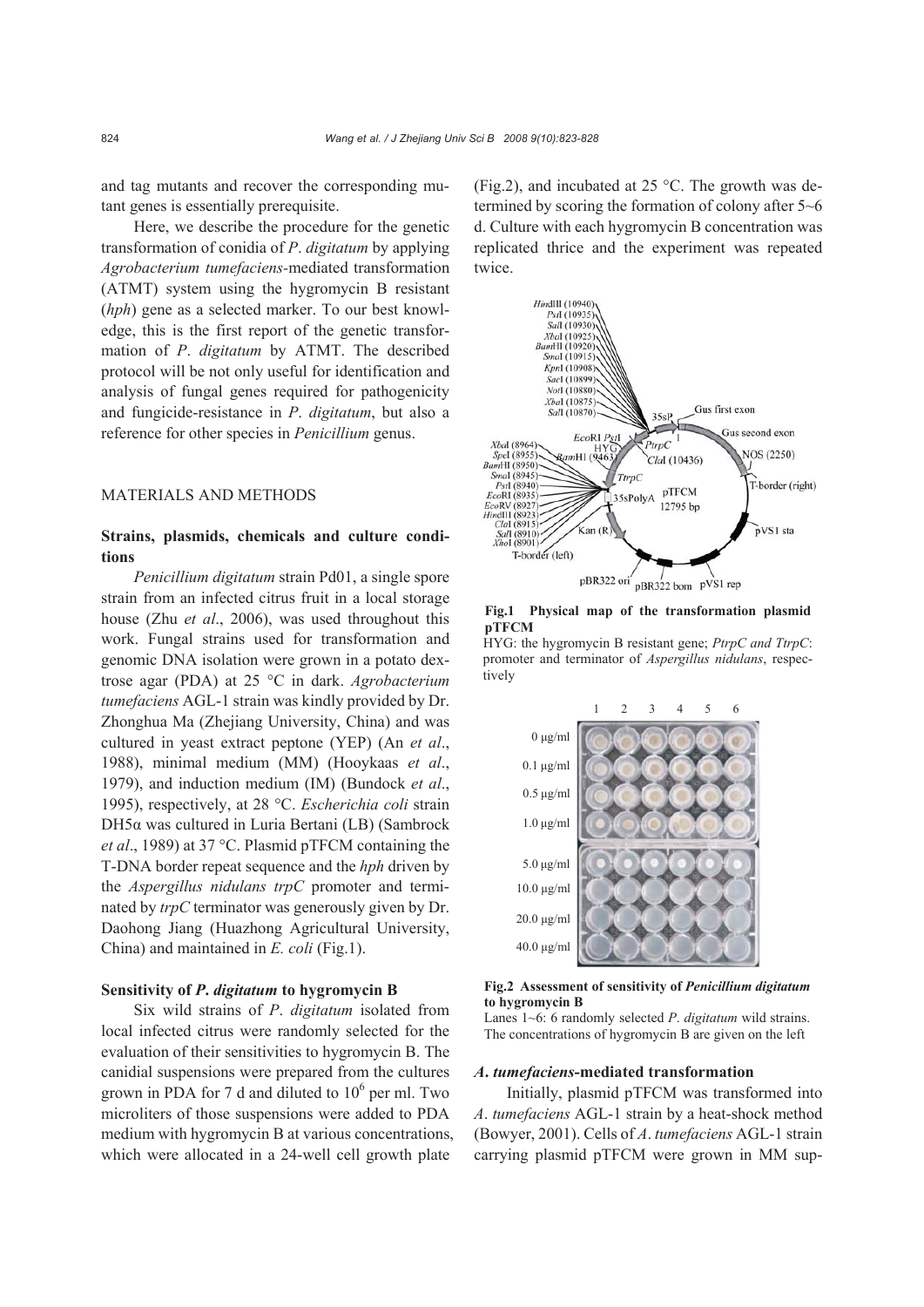plemented with kanamycin (50  $\mu$ g/ml) at 28 °C for 2 d, and then were collected by centrifugation at 3000 r/min, washed once with fresh IM, and finally diluted to  $OD_{660}$  (optical density at 660 nm)=0.15 with IM with/without 200 µmol/L acetosyringone (IM+AS/ IM−AS). After growing for an additional 6 h, the bacterial cells were mixed with an equal volume of conidial suspensions with concentrations of  $1\times10^4$  to  $1\times10^{7}$  per ml. The 200 µl mixture was spread onto a chemistry analysis qualitative filter paper that was plated on agar plate containing the co-cultivation medium (the same as IM+AS or IM−AS, but the glucose concentrations was 5 mmol/L instead of 10 mmol/L). After co-cultivation at 25  $\degree$ C for 2 d, the filters were transferred to PDA medium containing 75  $\mu$ g/ml hygromycin B and 50  $\mu$ g/ml cefoxitin to select fungal transformants and to kill *A*. *tumefaciens* cells. After an additional incubation for 3~4 d, individual colonies were transferred to hygromycin B-containing PDA.

## **Mitotic stability of transformants**

To determine the mitotic stability of inserted T-DNA in the transformants, putative transformants were cultured on PDA for five successive generations (7 d for a generation) in the absence of hygromycin B, and thereafter, the transformants were tranferred to PDA with 100  $\mu$ g/ml hygromycin B.

#### **Analysis of transformants**

Genomic DNA of *P*. *digitatum* was isolated as described by Raeder and Broda (1985). Polymerase chain reaction (PCR) was used to confirm the presence of T-DNA by amplifying an internal 0.6 kb region of the *hph* gene of T-DNA using primers hph1 (5′-TTC GAT GTA GGA GGG CGT GGA T-3′) and hph2 (5′-CGC GTC TGC TGC TCC ATA CAA G-3′) (Irie *et al*., 2001), whereas Southern blots were performed to determine the frequency and randomness of T-DNA integration. PCR reaction consisted of approximately 0.1~2 µg of genomic DNA, 2.5 U *Taq* DNA polymerase,  $10 \mu 10 \times$  polymerase buffer, 1.5  $\mu$ mol/L MgCl<sub>2</sub>, 200  $\mu$ mol/L dNTP and 0.5  $\mu$ mol/L each primer, adding ddH<sub>2</sub>O to 100  $\mu$ l. The cycling conditions were as follows: an initial denaturation of 5 min at 94 °C, followed by 35 cycles of 45 s for denaturation at 92 °C, 1 min for annealing at 60 °C, and 1 min for polymerization at 72 °C, with a final extension of 72 °C for 10 min (Malonek and Meinhardt, 2001). Amplified products were compared to a product amplified from plasmid pTFCM on  $0.5\%$  (w/v) agarose gel.

For Southern blot analysis genomic DNA (60~100 µg) was digested with *Kpn*I for 8 h, fragments were separated on a 0.5% (w/v) agarose gel, and transferred to a Nylon membrane (Millipore, Billerica, MA, USA). The probes were labelled by PCR using the primers of hph1 and hph2 with the PCR DIG probe synthesis kit I (Roche, Mannheim, Germany), according to the manufacturer's instruction manual. Aqueous hybridizations were performed at 42 °C overnight and detected using the DIG Luminescent Detection Kit (Roche) according to the manufacturer's instruction.

## **Analysis of regions flanking T-DNA insertions in transformants**

Thermal asymmetric interlaced PCR (TAIL-PCR) (Mullins *et al*., 2001; Rooney *et al*., 2001) was used to identify genomic DNA sequences flanking T-DNA insertions for 14 randomly selected transformants. Genomic DNA was used as template in successive reactions using left border-specific primers LB1, LB2, LB3 and right border-specific primers RB1, RB2, RB3, and arbitrary degenerate primers AD1, AD2 and AD3, as described by Rooney *et al*.(2001) and Sambrock *et al*.(1989). The sequences of primers were listed in Table 1.

**Table 1 Sequences of the primers used for this research**

| Primer           | Nucleotide sequence $(5'$ to $3')$ |    |
|------------------|------------------------------------|----|
| name             |                                    |    |
| hph1             | <b>TTCGATGTAGGAGGGCGTGGA</b>       | 58 |
| hph2             | CGCGTCTGCTGCTCCATACAAG             | 58 |
| LB1              | GGGTTCCTATAGGGTTTCGCTCATG          | 64 |
| L <sub>B2</sub>  | CATGTGTTGAGCATATAAGAAACCCT         | 60 |
| LB3              | GAATTA ATTCGGCGTTA ATTCA GT        | 56 |
| $R_{R1}$         | GGCACTGGCCGTCGTTTTACAAC            | 64 |
| R <sub>B2</sub>  | AACGTCGTGACTGGGAAAACCCT            | 62 |
| R <sub>B</sub> 3 | <b>CCCTTCCCAACAGTTGCGCA</b>        | 61 |
| AD1              | WGTGNAGWANCANAGA                   | 45 |
| AD2              | NGTCGASWGANAWGAA                   | 47 |
| AD3              | NTCGASTWTSGWGTT                    | 45 |

Nucleotide sequences of hph1 and hph2 from Irie *et al*.(2001) and nucleotide sequences of others from Rooney *et al*.(2001) and Sambrock *et al.*(1989);  $T_m$ : melting temperature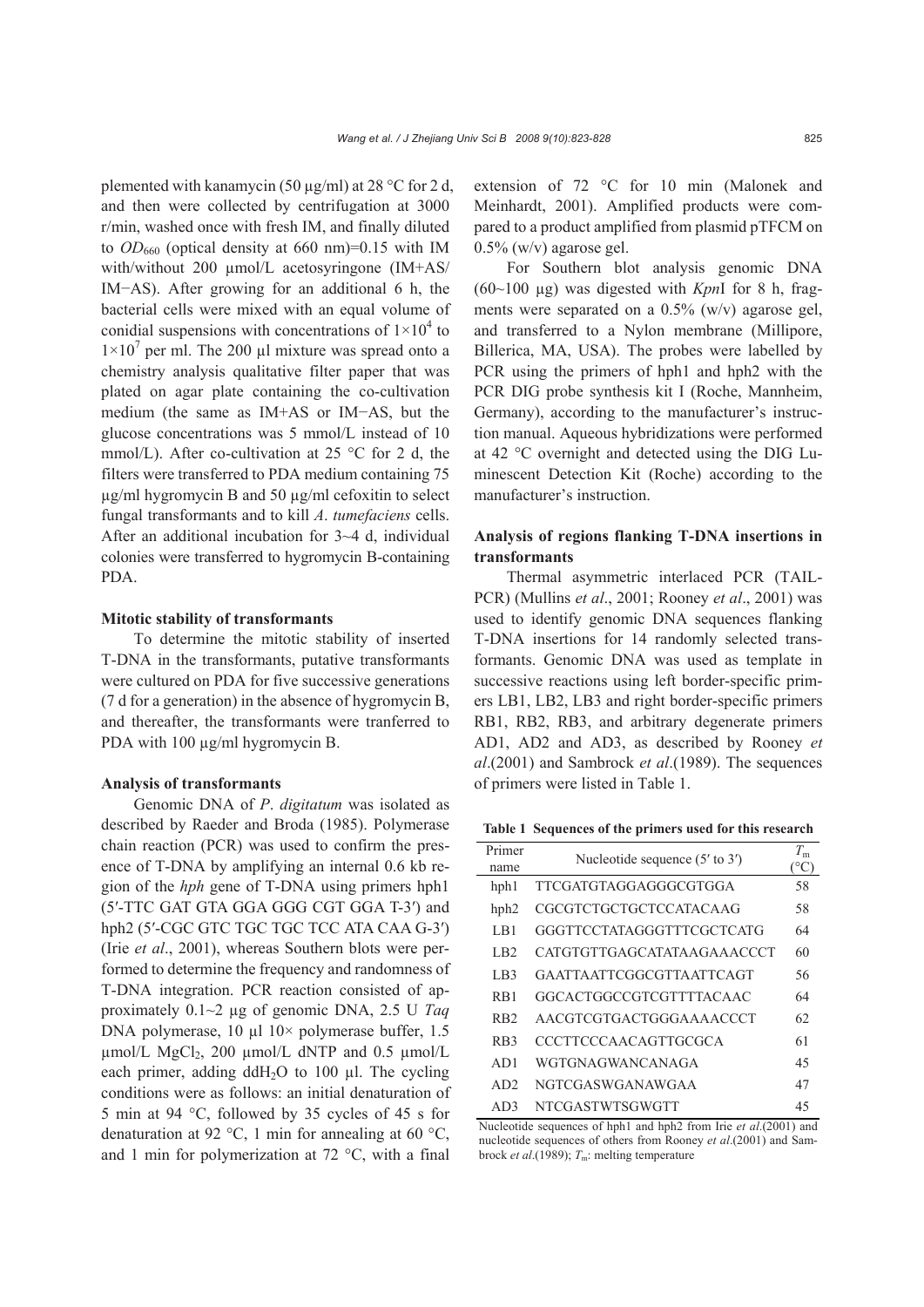## RESULTS AND DISCUSSION

## **Sensitivity of** *P. digitatum* **to hygromycin B**

To determine whether the *hph* gene could be used as a selection marker during the transformation, the sensitivities of 6 randomly selected wild isolates of *P*. *digitatum* were evaluated in PDA medium with various concentrations of hygromycin B before the transformation experiment. As shown in Fig.2, the growth of all isolates of *P*. *digitatum* was completely inhibited in media with hygromycin B up to  $10 \mu g/ml$ . The formation of colonies did not occur even on Day 10 of inoculation. No significant difference of sensitivity was found among the tested isolates. Thus, hygromycin B was considered to be a suitable marker to select putative transformants in ATMT*.* To exclude the unstable transformants, PDA containing 75 µg/ml hygromycin B was routinely used in transformation experiment.

## *A***.** *tumefaciens***-mediated transformation in** *P***.**  *digitatum*

To determine if acetosyringone (AS) was essential component for ATMT in *P*. *digitatum*, transformations were conducted in AS-present liquid IM for pre-cultivation of *A*. *tumefaciens* followed by AS-present solid IM for co-cultivation with *P*. *digitatum*  $(10^4 \sim 10^7$  per ml), and the same was done for AS-absent IM. The result revealed that the hygromycin B-resistant colonies only recovered when AS was present in media for both pre- and co-cultivation, followed by growing in PDA medium containing hygromycin B for 4 d in 3 independent transformation experiments (Table 2). The number of resistant colonies generated ranged from 35 to 60 per  $10^6$  conidia in 3 independent experiments (Table 2). Transformation efficiency obviously decreased, when the conidial concentration decreased from  $1 \times 10^6$  to  $1 \times 10^4$  or  $1\times10^{5}$  conidia per ml. However, increasing the

conidial concentration from  $1 \times 10^6$  to  $1 \times 10^7$  per ml did not significantly increase the transformation efficiency.

## **Analysis of fungal transformants**

To confirm the genetic stability of the transformants, 6 randomly selected putative transformants were grown in hygromycin B-free PDA for 5 successive generations (7 d for one generation), then transferred to hygromycin B (100 µg/ml)-containing PDA. The results show that no discernible difference for hygromycin resistance was found between the transformants grown on hygromycin B-free medium and those grown on hygromycin-containing medium, suggesting that these transformants were mitoticaly stable. The stability of the putative transformants was also confirmed by PCR detection in presence of *hph* gene (Fig.3). As shown in Fig.3, the expected 0.6-kb fragments were detected in all the 6 transformants randomly chosen, but not in parental strain Pd01. The presence of *hph* gene in these transformants was further confirmed by subsequent sequencing.



**Fig.3 PCR analysis of transformed** *P. digitatum* **was confirmed by amplifying the** *hph* **gene** Lane 1: pTFCM plasmid; Lane 2: wild strain Pd01; Lane 3: water; Lanes 4~9: transformants T1, T2, T3, T4, T5 and T6, respectively; M: the molecular markers

|                                                            | No. $+AS/-AS^*$ | Number of transformants from suspensions at different conidial concentrations |                            |                           | Mitotically stable          |                       |
|------------------------------------------------------------|-----------------|-------------------------------------------------------------------------------|----------------------------|---------------------------|-----------------------------|-----------------------|
|                                                            |                 | $1\times10^{4}$ m $^{-1}$                                                     | $1 \times 10^5$ m $l^{-1}$ | $1\times10^{6}$ m $^{-1}$ | $1 \times 10^{7}$ m $^{-1}$ | transformants $(\% )$ |
|                                                            | $+AS$           |                                                                               |                            | 48                        | 52                          | 97.6                  |
|                                                            | $-AS$           |                                                                               |                            |                           |                             |                       |
|                                                            | $+AS$           |                                                                               | 19                         | 35                        |                             | 100                   |
|                                                            | $-AS$           |                                                                               |                            |                           |                             |                       |
|                                                            | $+AS$           |                                                                               | 15                         | 60                        | 61                          | 97.1                  |
|                                                            | $-AS$           |                                                                               |                            |                           |                             |                       |
| <sup>+</sup> +AS: AS-present medium; -AS: AS-absent medium |                 |                                                                               |                            |                           |                             |                       |

**Table 2 Efficiency of** *Agrobacterium tumefaciens***-mediated genetic transformation of** *Penicillium digitatum*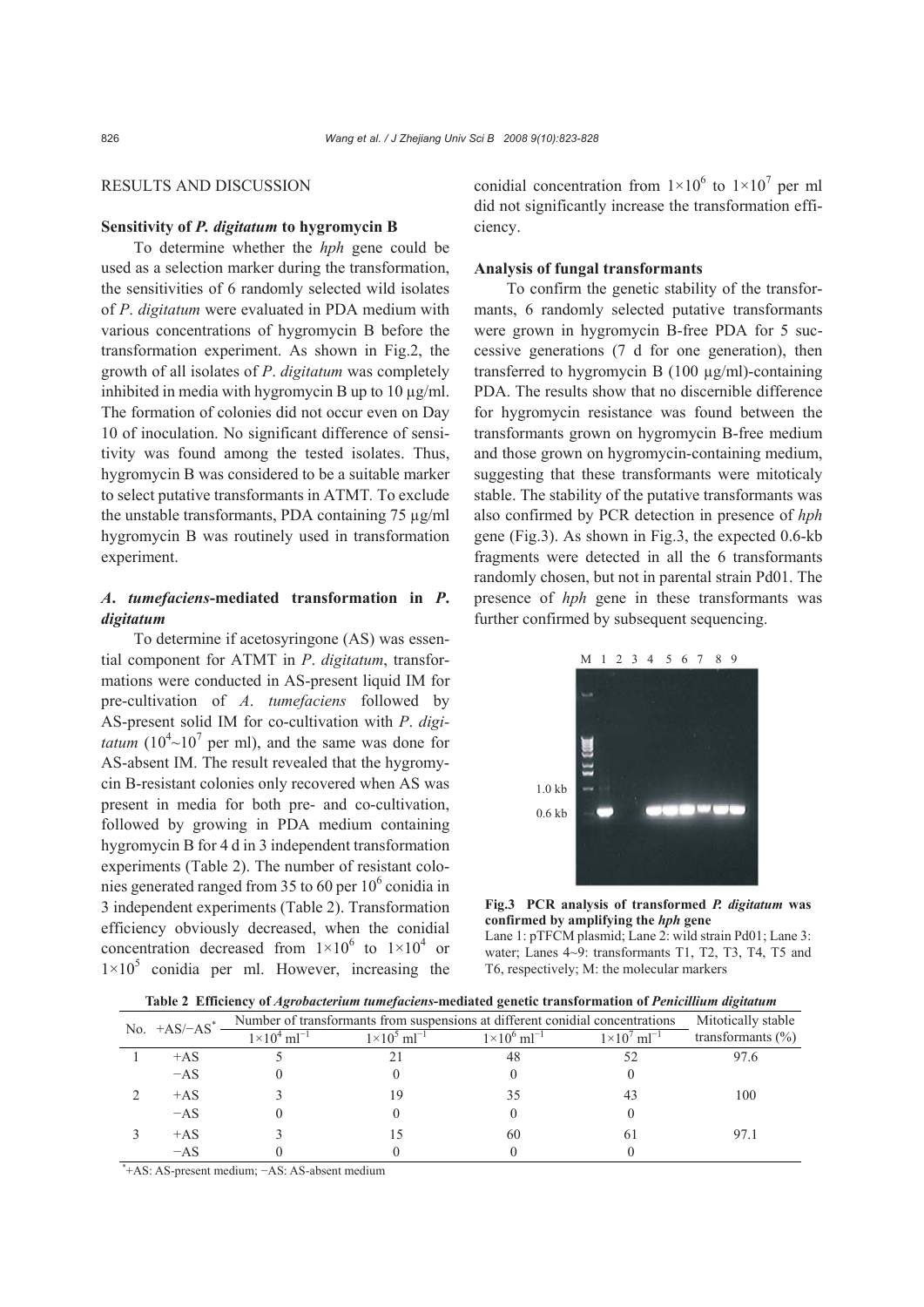The copy number of T-DNA integration in *P*. *digitatum* was determined by Southern hybridization using partial of the *hph* gene as a probe. Genomic DNA isolated from 14 randomly selected transformants was digested with *Kpn*I for 8 h. All of the analyzed transformants produced a single hybridizing fragment (Fig.4), suggesting a single T-DNA insertion. Out of the 14 transformants, 12 were detected to have distinct sizes (Fig.4), suggesting unique insertion



**Fig.4 Southern blot analysis of genomic DNA of transformants of** *Penicillium digitatum* 

DNA was digested with *Kpn*I and probed with *hph*. Lane 1: parental strain Pd01; Lanes 2~15: 14 randomly selected transformants; P: the plasmid pTFCM digested with *Hin*dIII

positions. Two of the transformants (Lanes 3 and 4) produced hybridizing fragments of approximately the same size. But, sequencing demonstrated that they were inserted into the different genomic positions.

TAIL-PCR was used to isolate the genomic DNA of *P*. *digitatum* flanking the site of T-DNA insertion with a left or right border-specific primer in combination with a degenerate primer. Three rounds of PCR were performed and border region amplification was enriched using three different and increasingly internal left and right border primers (LB1, LB2, LB3 or RB1, RB2, RB3) in combination with a degenerate primer (AD1, AD2 or AD3). Products from the third round of TAIL-PCR were sequenced if the predicted sizes shift between the second and third rounds of amplification had occurred. Sequence analysis of the 12 TAIL-PCR products suggests that the insertion of T-DNA within the host genome appears to be a random event (Table 3). The host DNA sequences flanking the insertion sites showed no significant similarity to each other or to the sequences available in databases.

#### **Table 3 Sequence analysis of T-DNA junctions**

| No.              | Left border                                         | Right border                                      |
|------------------|-----------------------------------------------------|---------------------------------------------------|
| $\boldsymbol{0}$ | CCGTCCTATATAACACCACATTTGtttaactg-                   | -ccgccttcagtttaaactatcagtgtttGACAGGGATATATT       |
|                  | ttagacctatgacgtgtaGTCCTATATAACACCACATTTGtttaactg-   | -ccgccttcagtttaaactatcagtgtttGAattatccgttgtgttgac |
| 2                | actaccttcttttacttggtGTCCTATATAACACCACATTTGtttaactg- | -ccgccttcagtttaaactatcagtgtttGAccggaagatgtcgatg   |
| 3                | aggaccgagaggggGTCCTATATAACACCACATTTGtttaactg-       | -ccgccttcagtttaaactatcagtgtttGAacggcaaacaacccg    |
| 4                | cgacccatacccgttagGTCCTATATAACACCACATTTGtttaactg-    | -ccgccttcagtttaaactatcagtgtttGActcttaaaaggtcttcc  |
| 5                | agagctcgaactatagtGTCCTATATAACACCACATTTGtttaactg-    | -ccgccttcagtttaaactatcagtgtttGActgtcgaactgtccac   |
| 6                | gtggatactgaagagtcGTCCTATATAACACCACATTTGtttaactg-    | -ccgccttcagtttaaactatcagtgtttGAcagggggggctctgga   |
| 7                | ctctttcccttactacagGTCCTATATAACACCACATTTGtttaactg-   | -ccgccttcagtttaaactatcagtgtttGAgacggaatcattgcc    |
| 8                | aggctgccacgaaggGTCCTATATAACACCACATTTGtttaactg-      | -ccgccttcagtttaaactatcagtgtttGAtcgatcagcgttacag   |
| 9                | cccgttatcttgacctaaGTCCTATATAACACCACATTTGtttaactg-   | -ccgccttcagtttaaactatcagtgtttGAgcgacaggaatcttttc  |
| 10               | cttgtctagtttattataGTCCTATATAACACCACATTTGtttaactg-   | -ccgccttcagtttaaactatcagtgtttGAacataggccatcaaca   |
| 11               | ctacccgtggtataacGTCCTATATAACACCACATTTGtttaactg-     | -ccgccttcagtttaaactatcagtgtttGAagaaggacgaagaga    |
| 12               | aactcgtgctgattgggGTCCTATATAACACCACATTTGtttaactg-    | -ccgccttcagtttaaactatcagtgtttGAacgttgaggctggaag   |

Nos.  $1~12$ : partial nucleotide sequences of TAIL-PCR products obtained from 12 randomly selected transformants were aligned; No. 0: the left and the right border sequences of T-DNA from plasmid pTFCM

## **CONCLUSION**

The efficient transformation system is an essential tool for gene manipulation and studying the functional genomics of *P*. *digitatum*, a most important pathogen of post-harvest citrus worldwide. The transformation via protoplast was successfully used for the *P*. *digitatum* in several studies (Nakaune *et al*., 1998; 2002; Hamamoto *et al*., 2001). The ATMT via germinated conidia could avoid the preparation of protoplast, which is usually expensive and timeconsuming (Song *et al*., 2004).